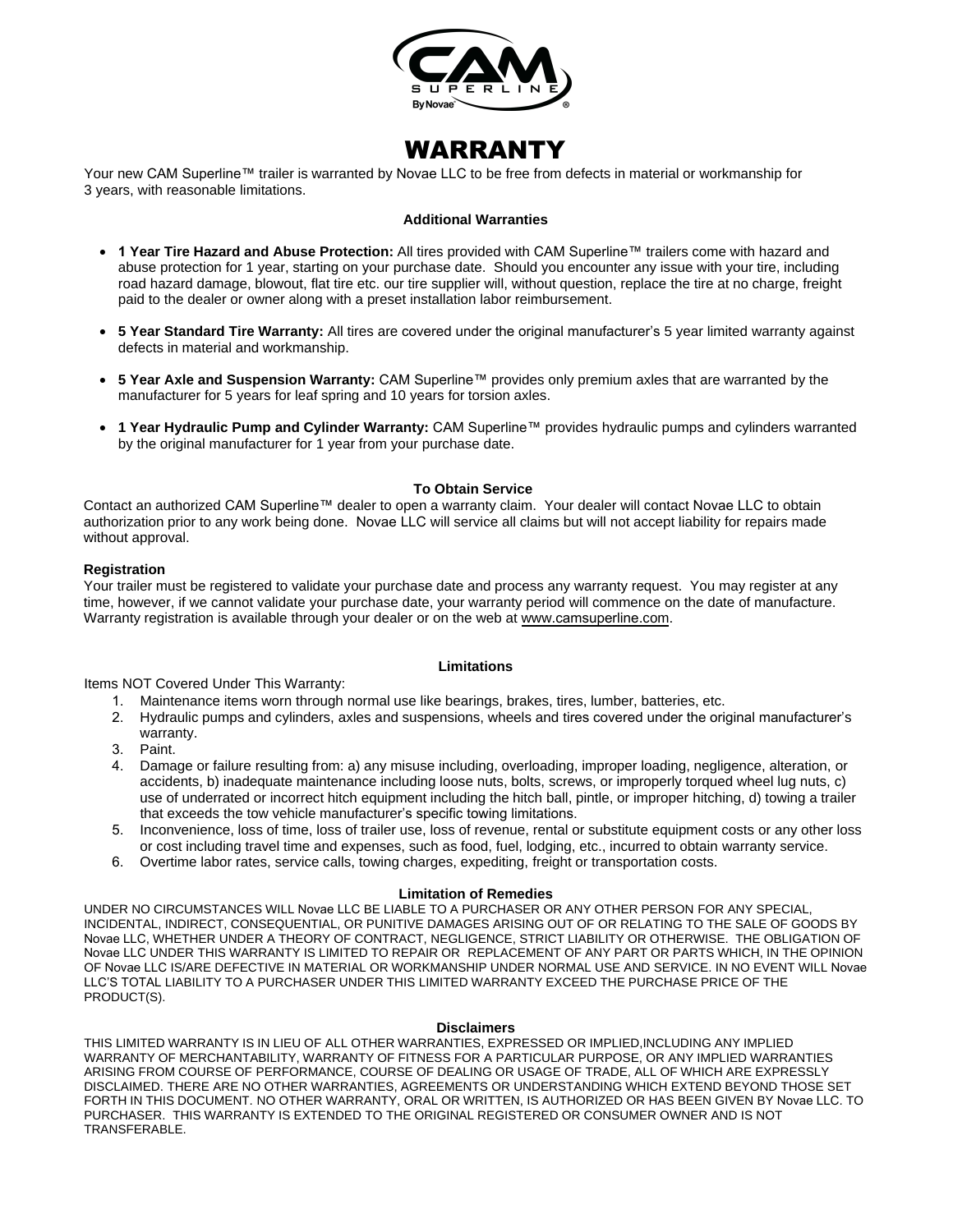# **Tire Safety: Everything Rides On It**

The National Traffic Safety Administration (NHTSA) has published a brochure (DOT HS 809 361) that discusses all aspects of Tire safety, as required by CFR 575.6. This brochure is reproduced in part below. It can be obtained and downloaded from NHTSA, free of charge, from the following web site:

#### **http://www.nhtsa.gov/cars/rules/tiresafety/ridesonit/tires\_index.html**

Studies of tire safety show that maintaining proper tire pressure, observing tire and vehicle load limits (not carrying more weight in your vehicle than your tires or vehicle can safely handle), avoiding road hazards, and inspecting tires for cuts, slashes, and other irregularities are the most important things you can do to avoid tire failure, such as tread separation or blowout and flat tires. These actions, along with other care and maintenance activities, can also:

- Improve vehicle handling
- Help protect you and others from avoidable breakdowns and accidents
- Improve fuel economy
- Increase the life of your tires

The following information presents a comprehensive overview of tire safety, including information on the following topics:

- Basic tire maintenance
- Uniform Tire Quality Grading System
- Fundamental characteristics of tires
- Tire safety tips

Use this information to make tire safety a regular part of your vehicle maintenance routine. Recognize that the time you spend is minimal compared with the inconvenience and safety consequences of a flat tire or other tire failure.

# **Safety First–Basic Tire Maintenance**

Properly maintained tires improve the steering, stopping, traction, and loadcarrying capability of your vehicle. Underinflated tires and overloaded vehicles are a major cause of tire failure. Therefore, as mentioned above, to avoid flat tires and other types of tire failure, you should maintain proper tire pressure, observe tire and vehicle load limits, avoid road hazards, and regularly inspect your tires.

# **Finding Your Vehicle's Recommended Tire Pressure and Load Limits**

Tire information placards and vehicle certification labels contain information on tires and load limits. These labels indicate the vehicle manufacturer's information including:

- Recommended tire size
- Recommended tire inflation pressure
- Vehicle capacity weight (VCW–the maximum occupant and cargo
- weight a vehicle is designed to carry) • Front and rear gross axle weight ratings (GAWR– the maximum weight the axle systems are designed to carry).

Both placards and certification labels are permanently attached to the trailer near the left front.

# **Understanding Tire Pressure and Load Limits**

Tire inflation pressure is the level of air in the tire that provides it with load-carrying capacity and affects the overall performance of the vehicle. The tire inflation pressure is a number that indicates the amount of air pressure– measured in pounds per square inch (psi)–a tire requires to be properly inflated. (You will also find this number on the vehicle information placard expressed in kilopascals (kPa), which is the metric measure used internationally.)

Manufacturers of passenger vehicles and light trucks determine this number based on the vehicle's design load limit, that is, the greatest amount of weight a vehicle can safely carry and the vehicle's tire size. The proper tire pressure for your vehicle is referred to as the

"recommended cold inflation pressure." (As you will read below, it is difficult to obtain the recommended tire pressure if your tires are not cold.)

Because tires are designed to be used on more than one type of vehicle, tire manufacturers list the "maximum permissible inflation pressure" on the tire sidewall. This number is the greatest amount of air pressure that should ever be put in the tire under normal driving conditions.

# **Checking Tire Pressure**

It is important to check your vehicle's tire pressure at least once a month for the following reasons:

- Most tires may naturally lose air over time.
- Tires can lose air suddenly if you drive over a pothole or other object or if you strike the curb when parking.
- With Radial tires, it is usually not possible to determine under inflation by visual inspection.

For convenience, purchase a tire pressure gauge to keep in your vehicle. Gauges can be purchased at tire dealerships, auto supply stores, and other retail outlets.

The recommended tire inflation pressure that vehicle manufacturers provide reflects the proper psi when a tire is cold. The term cold does not relate to the outside temperature. Rather, a cold tire is one that has not been driven on for at least three hours. When you drive, your tires get warmer, causing the air pressure within them to increase. Therefore, to get an accurate tire pressure reading, you must measure tire pressure when the tires are cold or compensate for the extra pressure in warm tires.

## **Steps for Maintaining Proper Tire Pressure**

- Step 1: Locate the recommended tire pressure on the vehicle's tire information placard or certification label.
- Step 2: Record the tire pressure of all tires.
- Step 3: If the tire pressure is too high in any of the tires, slowly release air by gently pressing on the tire valve stem with the edge of your tire gauge until you get to the correct pressure.
- Step 4: If the tire pressure is too low, note the difference between the measured tire pressure and the correct tire pressure. These "missing" pounds of pressure are what you will need to add.
- Step 5: At a service station, add the missing pounds of air pressure to each tire that is underinflated.
- Step 6: Check all the tires to make sure they have the same air pressure (except in cases in which the front and rear tires are supposed to have different amounts of pressure).

If you have been driving your vehicle and think that a tire is underinflated, fill it to the recommended cold inflation pressure indicated on your vehicle's tire information placard or certification label. While your tire may still be slightly underinflated due to the extra pounds of pressure in the warm tire, it is safer to drive with air pressure that is slightly lower than the vehicle manufacturer's recommended cold inflation pressure than to drive with a significantly underinflated tire. Since this is a temporary fix, don't forget to recheck and adjust the tire's pressure when you can obtain a cold reading.

## **Tire Size**

To maintain tire safety, purchase new tires that are the same size as the vehicle's original tires or another size recommended by the manufacturer. Look at the tire information placard or the sidewall of the tire you are replacing to find this information. If you have any doubt about the correct size to choose, consult with the tire dealer.

## **Tire Tread**

The tire tread provides the gripping action and traction that prevent your vehicle from slipping or sliding, especially when the road is wet or icy. In general, tires are not safe and should be replaced when the tread is worn down to 1/16 of an inch. Tires have built-in tread wear indicators that let you know when it is time to replace your tires. These indicators are raised sections spaced intermittently in the bottom of the tread grooves. When they appear "even" with the outside of the tread, it is time to replace your tires. Another method for checking tread depth is to place a penny in the tread with Lincoln's head upside down and facing you. If you can see the top of Lincoln's head, you are ready for new tires.

## **Tire Balance and Wheel Alignment**

To avoid vibration or shaking of the vehicle when a tire rotates, the tire must be properly balanced. This balance is achieved by positioning weights on the wheel to counterbalance heavy spots on the wheel-and-tire assembly. A wheel alignment adjusts the angles of the wheels so that they are positioned correctly relative to the vehicle's frame. This adjustment maximizes the life of your tires and prevents your car from veering to the right or left when driving on a straight, level road. These adjustments require special equipment and should be performed by a qualified technician.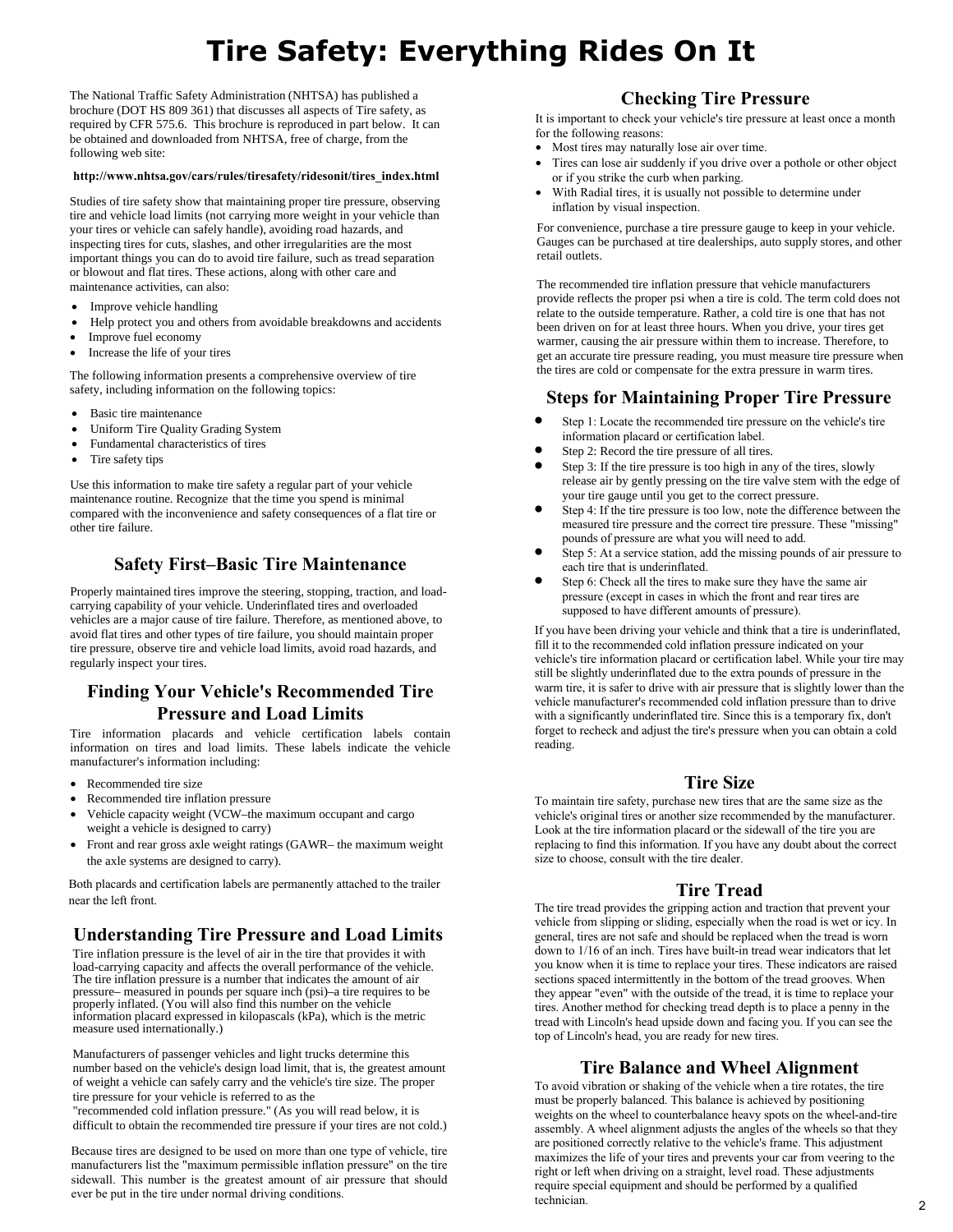# **Tire Rotation**

Rotating tires from front to back and from side to side can reduce irregular wear (for vehicles that have tires that are all the same size.) Look in your owner's manual for information on how frequently the tires on your vehicle should be rotated and the best pattern for rotations.

Be aware that some tires may have a on-directional tread pattern that requires them to be operated in one-direction. Therefore, these tires should only be rotated from front to back on the same side of the vehicle.

#### **A Tire Rotation Example**

For maximum mileage, rotate your tires every 5,000 miles. Follow correct rotation patterns.



#### **Tire Repair**

The proper repair of a punctured tire requires a plug for the hole and a patch for the area inside the tire that surrounds the puncture hole. Punctures through the tread can be repaired if they are not too large, but punctures to the sidewall should not be repaired. Tires must be removed from the rim to be properly inspected before being plugged and patched.

# **Uniform Tire Quality Grading System (UTQGS)**

To help consumers compare a passenger car tire's tread wear rate, traction performance, and temperature resistance, the federal government requires tire manufacturers to grade tires in these three areas. This grading system, known as the Uniform Tire Quality Grading System, provides guidelines for making relative comparisons when purchasing new tires. You also can use this information to inquire about the quality of tires placed on new vehicles.

Although this rating system is very helpful when buying new tires, it is not a safety rating or guarantee of how well a tire will perform or how long it will last. Other factors such as personal driving style, type of car, quality of the roads, and tire maintenance habits have a significant influence on your tire's performance and longevity.

## **Treadwear Grade**

Tread wear grades are an indication of a tire's relative wear rate. The higher the tread wear number is, the longer it should take for the tread to wear down. For example, a tire grade of 400 should wear twice as long as a tire grade of 200.

## **Traction Performance Grade**

Traction grades are an indication of a tire's ability to stop on wet pavement. A higher graded tire should allow you to stop your car on wet roads in a shorter distance than a tire with a lower grade. Traction is graded from highest to lowest as "AA", "A", "B", and "C".

#### **Temperature Resistance Grade**

Temperature grades are an indication of a tire's resistance to heat. Sustained high temperature (for example, driving long distances in hot weather), can cause a tire to deteriorate, leading to blowouts and tread separation. From highest to lowest, a tire's resistance to heat is graded as "A", "B", or "C".

## **Tire Fundamentals**

Federal law requires tire manufacturers to place standardized information on the sidewall of all tires. This information identifies and describes the fundamental characteristics of the tire and also provides a tire identification number for safety standard certification and in case of a recall.

#### **Information on Passenger Vehicle Tires (Please refer to the diagram below.)**



#### **P**

The "P" indicates the tire is for passenger vehicles.

#### **Nominal Width**

This three-digit number gives the width in millimeters of the tire from sidewall edge to sidewall edge. In general, the larger the number, the wider the tire.

#### **Aspect Ratio**

This two-digit number, known as the aspect ratio, gives the tire's ratio of height to width. Numbers of 70 or lower indicate a short sidewall for improved steering response and better overall handling on dry pavement.

#### **R**

"R" stands for radial. Radial ply construction of tires has been the industry standard for the past 20 years.

#### **Rim Diameter Code**

This two-digit number is the wheel or rim diameter in inches. If you change your wheel size, you will have to purchase new tires to match the new wheel diameter.

#### **Load Index**

This two- or three-digit number is the tire's load index. It is a measurement of how much weight each tire can support. Note: You may not find this information on all tires because it is not required by law.

#### **Severe Snow Conditions**

The "M+S" or "M/S" indicates that the tire has some mud and snow capability. Most radial tires have these markings; hence, they have some mud and snow capability.

#### **Speed Rating**

The speed rating denotes the speed at which a tire is designed to be driven for extended periods of time. Please remember, no trailer is to be hauled at speeds exceeding 60MPH.

#### **U.S. DOT Tire Identification Number**

This begins with the letters "DOT" and indicates that the tire meets all federal standards. The next two numbers or letters are the plant code where it was manufactured, and the last four numbers represent the week and year the tire was built. For example, the numbers 3197 means the 31st week of 1997. The other numbers are marketing codes used at the manufacturer's discretion. This information is used to contact consumers if a tire defect requires a recall.